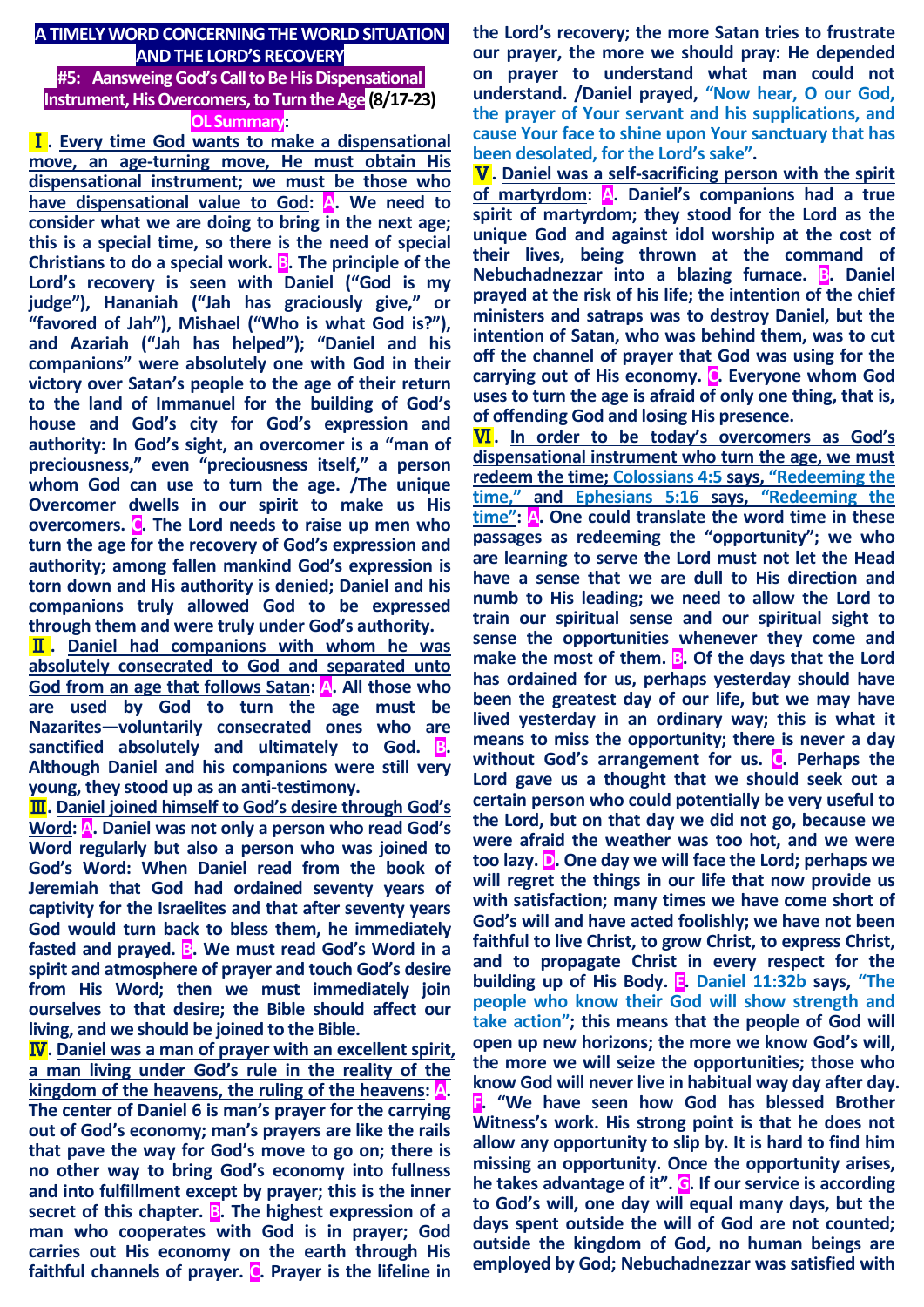**his own work—this is the principle of Babylon. <b>H**. **However, thank the Lord for His word of comfort, the words of Joel 2:25—the years that the locust has eaten will be restored to us; if we waste our days, ten years may be equal to one day, but if we redeem the time, one day may equal ten years. I. Psalm 90:12 says, "Teach us then to number our day / That we may gain a heart of wisdom," and 84:10 says, "A day in Your courts is better than a thousand"; the days in heaven are not counted by a cycle of twenty-four hours; God has a different way of counting days.**

Ⅶ**. Today the way to become vitalized is to answer the Lord's call to be an overcomer; an overcomer is a vital person, and a vital person (one who is living and active) is a praying person: A. Our intention in forming the new groups is to have groups of overcomers; this is the reason that the groups are called the "vital groups"; the full-time training is also for the producing of the overcomers, those who are desperate to conquer the deadness of Sardis, the lukewarmness of Laodicea, and the barrenness dealt with by the Lord in John 15 concerning the vine and the branches. B. If we are going to be vitalized, we need to have close, intimate, and thorough fellowship with the Lord and with the seeking saints; we need the Lord to lead us to some companions, with whom we can labor, just as Daniel had three companions. C. With today's church life (typified by Jerusalem), we must be the Lord's overcomers (typified by Zion); this is to be in the age of the overcomers according to the Lord's calling; it is one thing to be in the church life, but it is another thing to be an overcomer in the church life. D. We have to make a resolution to be the overcomers, the vitalized ones; an overcomer is one who overcomes anything that is replacing Christ or that is against Christ.** 

**WI.** As today's overcomers, we should be like the **children of Issachar, "men who understood the times that they might know what Israel should do"; see Brother Lee's applicable experience on the next page. On the eve of the revival in Chefoo, when the Japanese had invaded China and had made life in China, which was hard enough, to be even harder, Brother Lee wrote the following in his personal notes in Chefoo, on the night of December 4, 1942: People on earth are suffering calamities, and the churches are in hardship; this is not the age of God's heart's desire but the age of God's procedures. God is using His procedures to fulfill His heart's desire. To turn from the age of procedures to the age of God's heart's desire, man must pray the age-turning prayer. Daniel was such a man. The earth is suffering calamities because people on the earth do not want God and do not care for God's affairs. Therefore, if the saints are to pray to end the time of calamities, they must answer God's demands and care for God and His needs. Oh! These many calamities today should wake us up to no longer live to the earth! Oh! Today we should truly consecrate ourselves to answer God's demands on behalf of the church so that God may have a way to come in and to turn this age of procedures into the age of His heart's desire.**

**CP1:** Daniel voluntarily consecrated and rejected to be defiled **by the food that had been given to idols. Renew consecration, become today's Daniel, and have an age-turning prayer**

**Dan. 1:8 But Daniel set his heart not to defile himself with the king's choice provision and with the wine that the king drank, so he requested of the leader of the eunuchs that he might not defile himself.**

**OL1:Every time God wants to make a dispensational move, an age-turning move, He must obtain His dispensational instrument; we must be those who have dispensational value to God. OL2:In God's sight, an overcomer is a "man of preciousness," even "preciousness itself," a person whom**  God can use to turn the age. OL3: Daniel had companions **with whom he was absolutely consecrated to God and**  separated unto God from an age that follows Satan. OL4: All **those who are used by God to turn the age must be Nazarites.OL5:Although Daniel and his companions were still very young, they stood up as an anti-testimony.**

**Daniel refused everything that men enjoyed and boasted of. He refused everything that would offer him some position in the world. He was a voluntarily consecrated one. A little spiritual pursuit or a little godly living before the Lord is not enough to be used by the Lord to turn the age.All those who are used by the Lord to turn the age must be Nazarites; they must be voluntarily consecrated ones…. [Voluntary consecration] means that when everyone else on earth seeks after the world and enjoys the world, I separate myself from it…. The Bible records that in those days the king of Babylon chose a group of young men from different races to stand before him. The opportunity of being chosen was something beyond one's dream because the king would give them good food and drink for three years so that they would be fair and fat in the flesh to stand before him in the palace….Yet Daniel and his three companions vowed, saying, "We forsake such opportunity. We will not enjoy the food and drink here. We cannot be the same as other people. We must take another stand. Other people do not have God and are not for God, but we are for God." They expressed God this way because they submitted themselves to His authority. While the whole earth denied God's authority, they acknowledged God's authority.**

**Application: Business person/ Graduate student**

**The youth is the vessel that God uses to turn the age. In those days the king of Babylon chose a group of young men from different races to stand before him. The opportunity of being chosen was something beyond one's dream. However, Daniel and his three friends did not consider this opportunity valuable and abandoned it. However, Daniel was eventually put in the highest position by the king. Dan.6:1 It pleased Darius to set up over the kingdom a hundred and twenty satraps, who would be throughout the whole kingdom; 2And over them, three chief ministers —of whom Daniel was one —so that these satraps might give account to them and the king might not suffer loss. 3 Then this Daniel distinguished himself among the chief**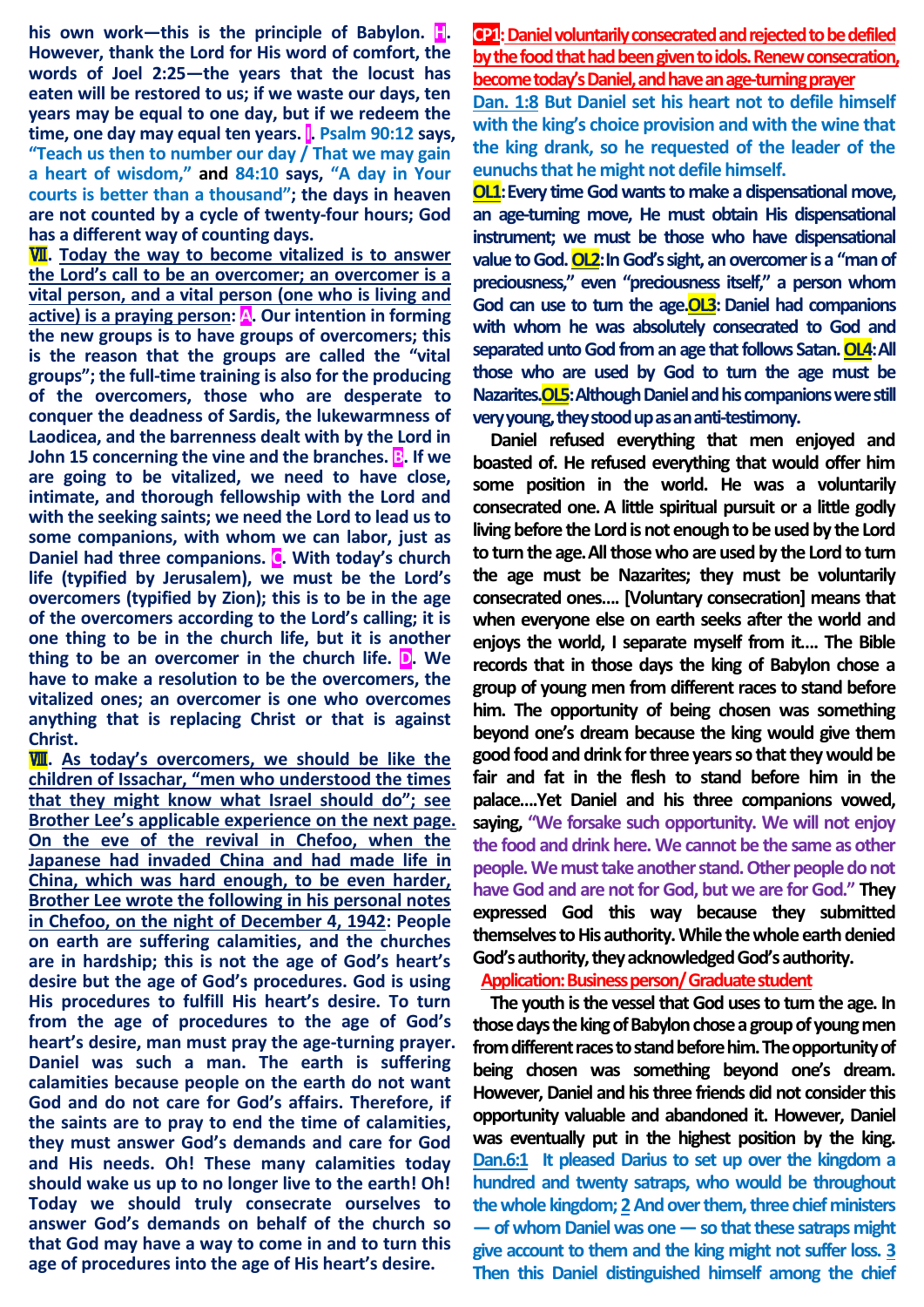**ministers and satraps because in him there was anexcellent spirit, and the king considered setting him over the whole kingdom.…28 And this Daniel prospered in the reign of Darius and in the reign of Cyrus the Persian.**

**You need to consecrate your future to the economy of God and cut off the future of theworld. Such a person is honored by God. Because God can use you as an age-turning vessel. Then you will be lifted as high as Daniel. This does not necessarily mean that you will be promoted in the company, but you will be lifted in the way the Lord has set for you.**

**For example, you love the world and you think that if you do not participate in relationships such as overtime work and drinking parties, you will not be used by company, so you eagerly take every opportunity to participate. This means that you don't trust in God, but trust in people like your boss. In these cases, your protection is not the Lord, and the Lord cannot lift you up. But if you trust in the Lord and take Him as your own protection and say, " If I can't get a promotion because of a bad social relationship, then I choose to attend the meetings rather than promotion", Lord can take care of you. May these things help you not to be deceitful and to be honest to the Lord! May you determine while you are young to consecrate yourself to Him,and live in Him, with Him, by Him, for Him.**

**Prayer**:**"Oh, Lord Jesus, may I be like Daniel to reject the things that the people of this world are proud of, and consecrate myself to the Lord. I don't trust myself or others, but trust the Lord. I thank the Lord for protecting me in business and research. I pray with partners for the voluntary consecration of the Nazirites and pray for turning of age, which is the return of the Lord. Amen!"**

# **CP2**:**Havea keen spiritual sense and read the Word and pray by linking the Word to seize on a chance**

**Dan. 9:2-3 In the first year of his reign I, Daniel, understood by means of the Scriptures the number of the years, which came as the word of Jehovah to Jeremiah the prophet, for the completion of the desolations of Jerusalem, that is, seventy years. So I set my face toward the Lord God to seek Him in prayer and supplications with fasting and sackcloth and ashes. Eph. 5:15-16 Look therefore carefully how you walk, not as unwise, but as wise, redeeming the time, because the days are evil. Col. 4:5 Walk in wisdom toward those who are without, redeeming the time. OL1: Daniel joined himself to God's desire through God's Word. OL2: Prayer is the lifeline in the Lord's recovery. The more Satan tries to frustrate our prayer, the more we should pray. OL3: Daniel was a person living before God; he depended on prayer to do what man could not do, and he depended on prayer to understand what man could not understand. OL4: Everyone whom God uses to turn the age is afraid of only one thing, that is, of offending God and losing His presence. OL5: In order to be today's overcomers as God's dispensational instrument who turn the age, we must redeem the time.**

**[The second characteristic of] Daniel was [that he was] not only a person who read God's Word regularly but a person** 

who was joined to God's Word.... When he read from the **book of Jeremiah that God had ordained seventy years of captivity for the Israelites and that after seventy years God would turn back to bless them, he immediately fasted and prayed…. After he read the book of Leviticus, he could no longer eat the unclean food. After he read the book of Jeremiah, he could not help but fast and pray for the restoration of God's people.** 

**In order to not miss the opportunities, we need spiritual training. We also need spiritual sensitivity….With spiritual training, we can identify opportunities when they come our way. We cannot allow opportunities to go away. We must not be dull to any direction from the Head. We must not let the Head have a sense that we are numb to His leading. We have to be desperate for this.** 

**One day we will face the Lord. Perhaps we will regret the things in our life that now provide us with satisfaction. We have come short of God's will. We have not been faithful. We have acted foolishly. The Lord may have put ten opportunities before us, but we have not even touched one.** 

#### **Application: to new ones, Youth/College students**

**Japanese young people have a tendency to consider the Bible just as a new doctrine or teaching which are different from their native tradition unconsciously. If you consider the Bible as a book of mere doctrine, the Bible would not affect you even if you read it. You may be saved many years ago, but you still live in the life style of the old man.** 

**Daniel rejected to be defiled by eating the defiled food which was devoted to the idols while he read the book of Leviticus. He opened himself to the Bible, linked the Word with his own living, pray over the Word and practiced the Word in his living. To redeem the time means pray reading the Word, enjoying Christ and practicing the Word. Daniel knew that the period of captivity of Israel was 70 years from the book of Jeremiah. He did not considerthe difficulty of the return to Jerusalem by the people of Israel and the rebuilding of the temple, he just believed the Word of the Lord.**

**Please don't consider how difficult for Japanese to be saved and remain in the church life to be the remaining fruit. Just believe in the Word and preach the gospel of kingdom. In human eyes, the return of the people of Israel and the rebuilding of the temple**  were 120% of impossibility, but it happened.

**Ezra 1:1 Now in the first year of Cyrus the king of Persia, so that the word of Jehovah by the mouth of Jeremiah might be accomplished, Jehovah stirred up the spirit of Cyrus the king of Persia; and he made a proclamation throughout all his kingdom and put it also in writing, saying, 2 Thus says Cyrus the king of Persia, All the kingdoms of the earth has Jehovah the God of heaven given to me; and He has charged me to build Him a house in Jerusalem, which is in Judah.** 

**For example, the brothers and sisters who are student may feel difficult to testify the Lord and preach the gospel because the believers are so few and they may fall into unbelief. In such time, read the testimonies of Daniel and three friends in the book of Daniel and link yourself and pray. Then you will be strengthened and be able to preach the gospel.**